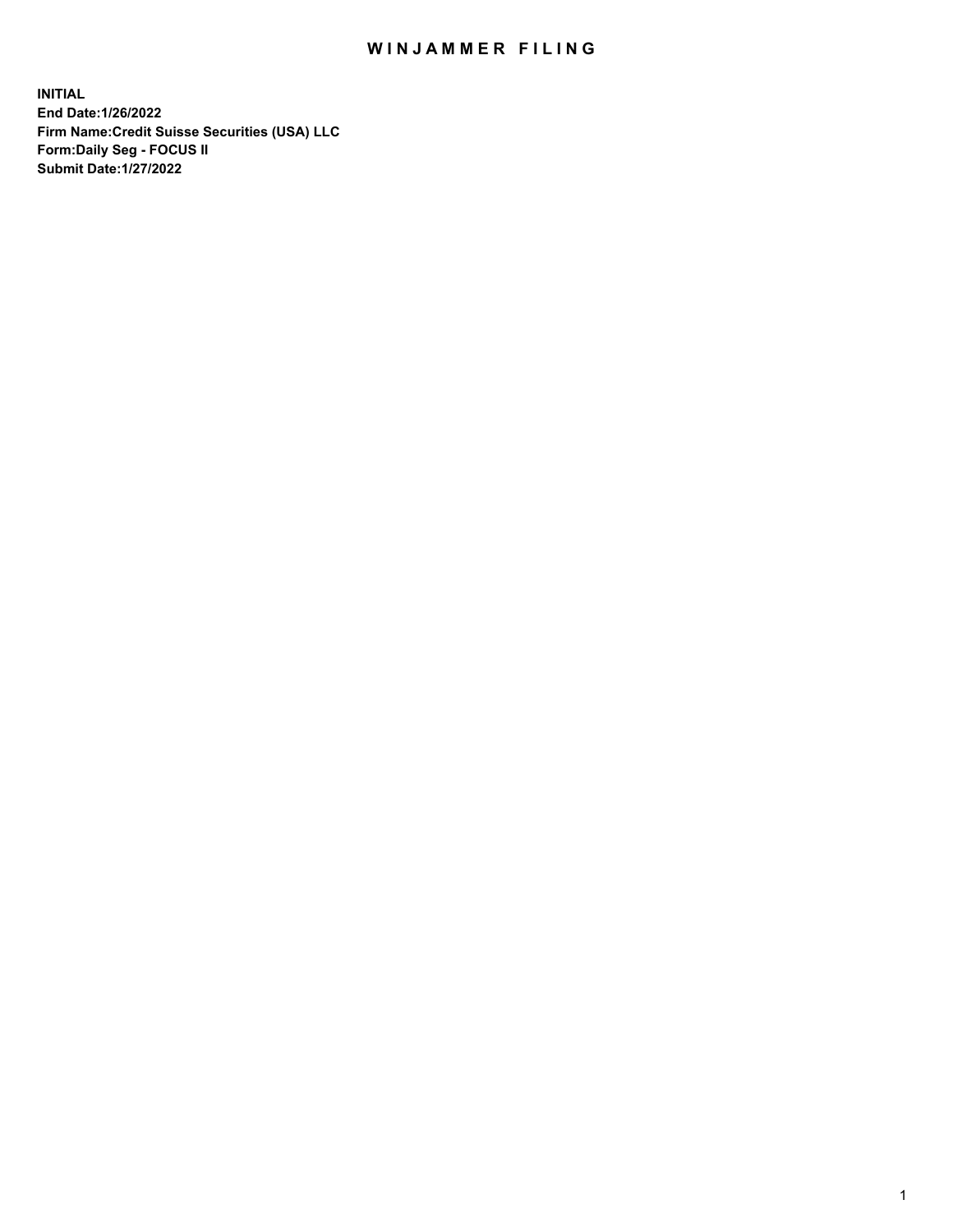**INITIAL** 

## **End Date:1/26/2022 Firm Name:Credit Suisse Securities (USA) LLC Form:Daily Seg - FOCUS II Submit Date:1/27/2022**

## **Daily Segregation - Cover Page**

| Name of Company                                                                                                                                                                                                                                                                                                                | <b>Credit Suisse Securities (USA)</b><br><b>LLC</b>                |
|--------------------------------------------------------------------------------------------------------------------------------------------------------------------------------------------------------------------------------------------------------------------------------------------------------------------------------|--------------------------------------------------------------------|
| <b>Contact Name</b>                                                                                                                                                                                                                                                                                                            | <b>Alexander Baptiste</b>                                          |
| <b>Contact Phone Number</b>                                                                                                                                                                                                                                                                                                    | 919-994-6223                                                       |
| <b>Contact Email Address</b>                                                                                                                                                                                                                                                                                                   | alexander.baptiste@credit-suiss<br>e.com                           |
| FCM's Customer Segregated Funds Residual Interest Target (choose one):<br>a. Minimum dollar amount: ; or<br>b. Minimum percentage of customer segregated funds required:%; or<br>c. Dollar amount range between: and; or<br>d. Percentage range of customer segregated funds required between: % and %.                        | $\frac{0}{5}$<br>$\underline{0} \underline{0}$<br>0 <sub>0</sub>   |
| FCM's Customer Secured Amount Funds Residual Interest Target (choose one):<br>a. Minimum dollar amount: ; or<br>b. Minimum percentage of customer secured funds required:%; or<br>c. Dollar amount range between: and; or<br>d. Percentage range of customer secured funds required between:% and%.                            | $\frac{0}{5}$<br>$\underline{0}$ $\underline{0}$<br>0 <sub>0</sub> |
| FCM's Cleared Swaps Customer Collateral Residual Interest Target (choose one):<br>a. Minimum dollar amount: ; or<br>b. Minimum percentage of cleared swaps customer collateral required:% ; or<br>c. Dollar amount range between: and; or<br>d. Percentage range of cleared swaps customer collateral required between:% and%. | $\frac{0}{5}$<br>0 <sub>0</sub><br>0 <sub>0</sub>                  |

Attach supporting documents CH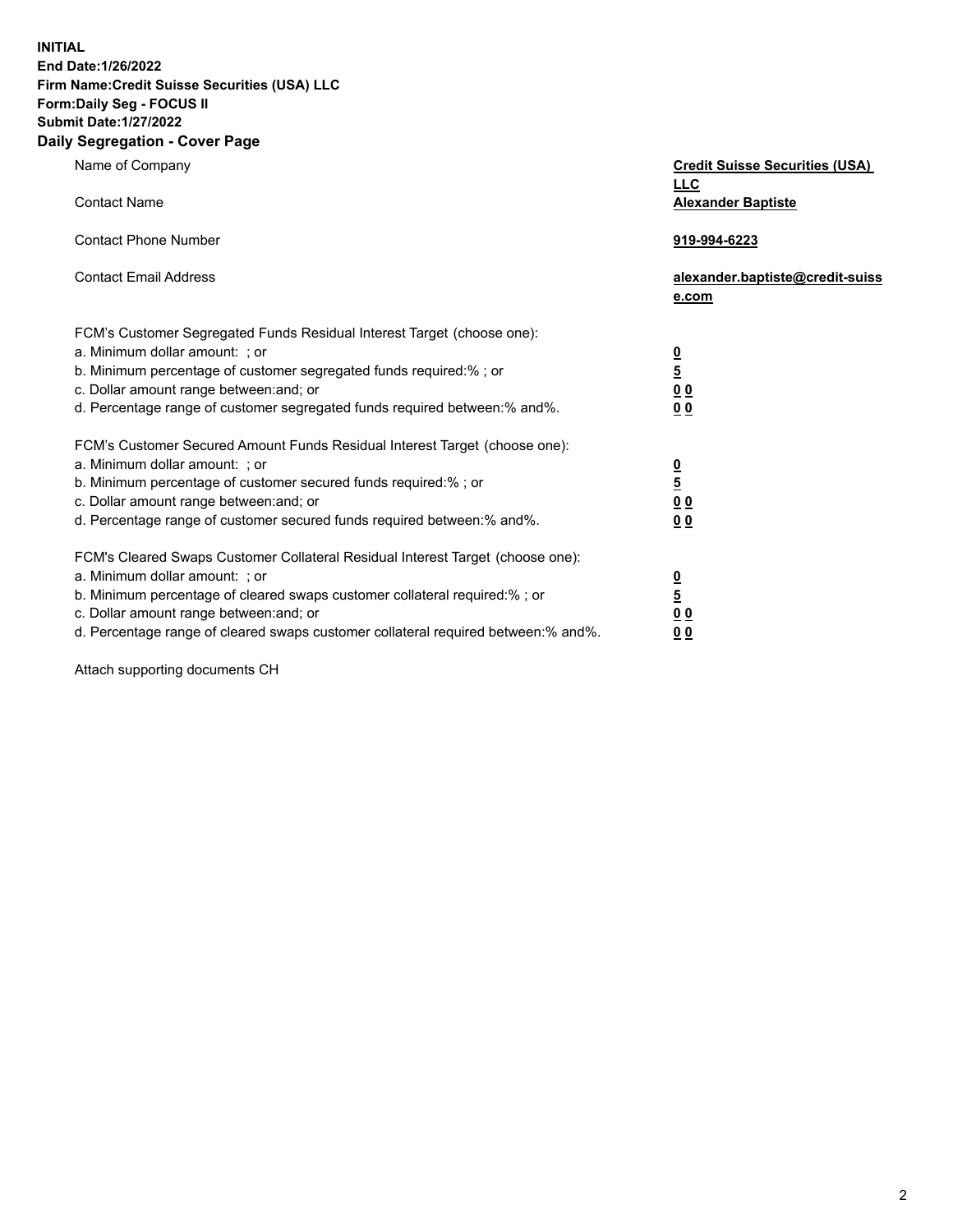**INITIAL End Date:1/26/2022 Firm Name:Credit Suisse Securities (USA) LLC Form:Daily Seg - FOCUS II Submit Date:1/27/2022** 

## **Daily Segregation - Secured Amounts**

|     | Foreign Futures and Foreign Options Secured Amounts                                                       |                                       |
|-----|-----------------------------------------------------------------------------------------------------------|---------------------------------------|
|     | Amount required to be set aside pursuant to law, rule or regulation of a foreign                          | $Q$ [7305]                            |
|     | government or a rule of a self-regulatory organization authorized thereunder                              |                                       |
| 1.  | Net ledger balance - Foreign Futures and Foreign Option Trading - All Customers                           |                                       |
|     | A. Cash                                                                                                   | 3,296,381,568 [7315]                  |
| 2.  | B. Securities (at market)                                                                                 | 887,983,052 [7317]                    |
| 3.  | Net unrealized profit (loss) in open futures contracts traded on a foreign board of trade                 | $-1,273,683,927$ [7325]               |
|     | Exchange traded options<br>a. Market value of open option contracts purchased on a foreign board of trade |                                       |
|     | b. Market value of open contracts granted (sold) on a foreign board of trade                              | 9,015,094 [7335]<br>-7,669,599 [7337] |
| 4.  | Net equity (deficit) (add lines 1. 2. and 3.)                                                             | 2,912,026,188 [7345]                  |
| 5.  | Account liquidating to a deficit and account with a debit balances - gross amount                         | 157,380,750 [7351]                    |
|     | Less: amount offset by customer owned securities                                                          | -156,654,463 [7352]726,287 [7354]     |
| 6.  | Amount required to be set aside as the secured amount - Net Liquidating Equity                            | 2,912,752,475 [7355]                  |
|     | Method (add lines 4 and 5)                                                                                |                                       |
| 7.  | Greater of amount required to be set aside pursuant to foreign jurisdiction (above) or line               | 2,912,752,474 [7360]                  |
|     | 6.                                                                                                        |                                       |
|     | FUNDS DEPOSITED IN SEPARATE REGULATION 30.7 ACCOUNTS                                                      |                                       |
| 1.  | Cash in banks                                                                                             |                                       |
|     | A. Banks located in the United States                                                                     | 62,542,791 [7500]                     |
|     | B. Other banks qualified under Regulation 30.7                                                            | 337,329,089 [7520]399,871,880         |
|     |                                                                                                           | [7530]                                |
| 2.  | <b>Securities</b>                                                                                         |                                       |
|     | A. In safekeeping with banks located in the United States                                                 | 887,983,052 [7540]                    |
|     | B. In safekeeping with other banks qualified under Regulation 30.7                                        | 0 [7560]887,983,052 [7570]            |
| 3.  | Equities with registered futures commission merchants                                                     |                                       |
|     | A. Cash                                                                                                   | $0$ [7580]                            |
|     | <b>B.</b> Securities                                                                                      | $0$ [7590]                            |
|     | C. Unrealized gain (loss) on open futures contracts                                                       | $0$ [7600]                            |
|     | D. Value of long option contracts                                                                         | $0$ [7610]                            |
|     | E. Value of short option contracts                                                                        | 0 [7615]0 [7620]                      |
| 4.  | Amounts held by clearing organizations of foreign boards of trade                                         |                                       |
|     | A. Cash                                                                                                   | $0$ [7640]                            |
|     | <b>B.</b> Securities                                                                                      | $0$ [7650]                            |
|     | C. Amount due to (from) clearing organization - daily variation                                           | $0$ [7660]                            |
|     | D. Value of long option contracts                                                                         | $0$ [7670]                            |
| 5.  | E. Value of short option contracts                                                                        | 0 [7675]0 [7680]                      |
|     | Amounts held by members of foreign boards of trade<br>A. Cash                                             |                                       |
|     | <b>B.</b> Securities                                                                                      | 4,066,327,725 [7700]<br>$0$ [7710]    |
|     | C. Unrealized gain (loss) on open futures contracts                                                       | $-1,369,147,455$ [7720]               |
|     | D. Value of long option contracts                                                                         | 9,015,094 [7730]                      |
|     | E. Value of short option contracts                                                                        | -7,669,599 [7735]2,698,525,765        |
|     |                                                                                                           | [7740]                                |
| 6.  | Amounts with other depositories designated by a foreign board of trade                                    | $0$ [7760]                            |
| 7.  | Segregated funds on hand                                                                                  | $0$ [7765]                            |
| 8.  | Total funds in separate section 30.7 accounts                                                             | 3,986,380,697 [7770]                  |
| 9.  | Excess (deficiency) Set Aside for Secured Amount (subtract line 7 Secured Statement                       | 1,073,628,223 [7380]                  |
|     | Page 1 from Line 8)                                                                                       |                                       |
| 10. | Management Target Amount for Excess funds in separate section 30.7 accounts                               | 145,637,624 [7780]                    |
| 11. | Excess (deficiency) funds in separate 30.7 accounts over (under) Management Target                        | 927,990,599 [7785]                    |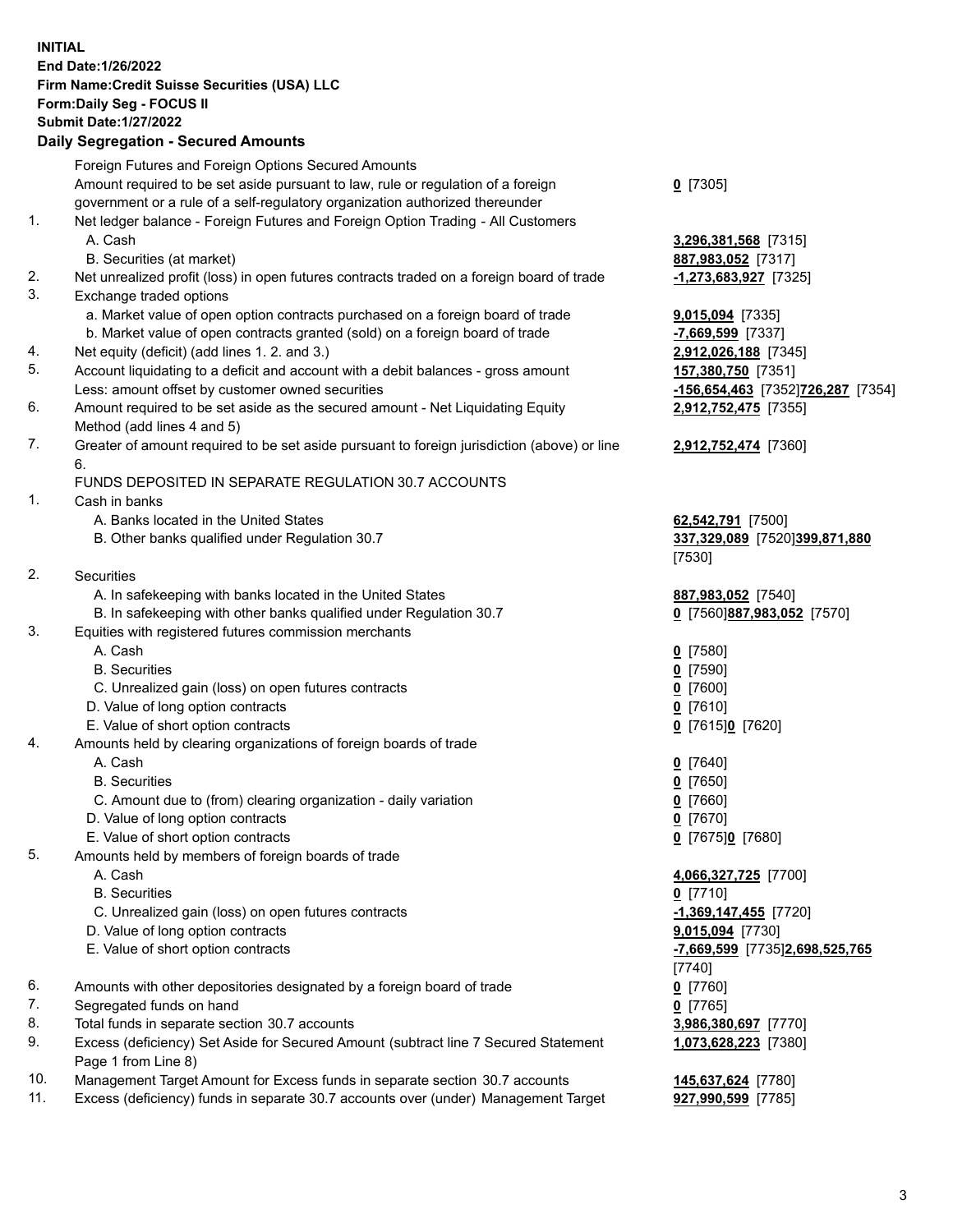15. Management Target Amount for Excess funds in segregation **132,219,700** [7194] 16. Excess (deficiency) funds in segregation over (under) Management Target Amount **60,542,513** [7198] **INITIAL End Date:1/26/2022 Firm Name:Credit Suisse Securities (USA) LLC Form:Daily Seg - FOCUS II Submit Date:1/27/2022 Daily Segregation - Segregation Statement**  SEGREGATION REQUIREMENTS(Section 4d(2) of the CEAct) 1. Net ledger balance A. Cash **2,052,663,539** [7010] B. Securities (at market) **879,113,611** [7020] 2. Net unrealized profit (loss) in open futures contracts traded on a contract market **-325,200,053** [7030] 3. Exchange traded options A. Add market value of open option contracts purchased on a contract market **119,806,265** [7032] B. Deduct market value of open option contracts granted (sold) on a contract market **-82,016,428** [7033] 4. Net equity (deficit) (add lines 1, 2 and 3) **2,644,366,934** [7040] 5. Accounts liquidating to a deficit and accounts with debit balances - gross amount **80,971,062** [7045] Less: amount offset by customer securities **-80,943,988** [7047] **27,074** [7050] 6. Amount required to be segregated (add lines 4 and 5) **2,644,394,008** [7060] FUNDS IN SEGREGATED ACCOUNTS 7. Deposited in segregated funds bank accounts A. Cash **570,857,616** [7070] B. Securities representing investments of customers' funds (at market) **0** [7080] C. Securities held for particular customers or option customers in lieu of cash (at **632,256,206** [7090] market) 8. Margins on deposit with derivatives clearing organizations of contract markets A. Cash **1,438,531,096** [7100] B. Securities representing investments of customers' funds (at market) **0** [7110] C. Securities held for particular customers or option customers in lieu of cash (at **246,857,405** [7120] market) 9. Net settlement from (to) derivatives clearing organizations of contract markets **-89,284,577** [7130] 10. Exchange traded options A. Value of open long option contracts **119,806,265** [7132] B. Value of open short option contracts **-82,016,428** [7133] 11. Net equities with other FCMs A. Net liquidating equity **148,638** [7140] B. Securities representing investments of customers' funds (at market) **0** [7160] C. Securities held for particular customers or option customers in lieu of cash (at **0** [7170] market) 12. Segregated funds on hand **0** [7150] 13. Total amount in segregation (add lines 7 through 12) **2,837,156,221** [7180] 14. Excess (deficiency) funds in segregation (subtract line 6 from line 13) **192,762,213** [7190] Excess